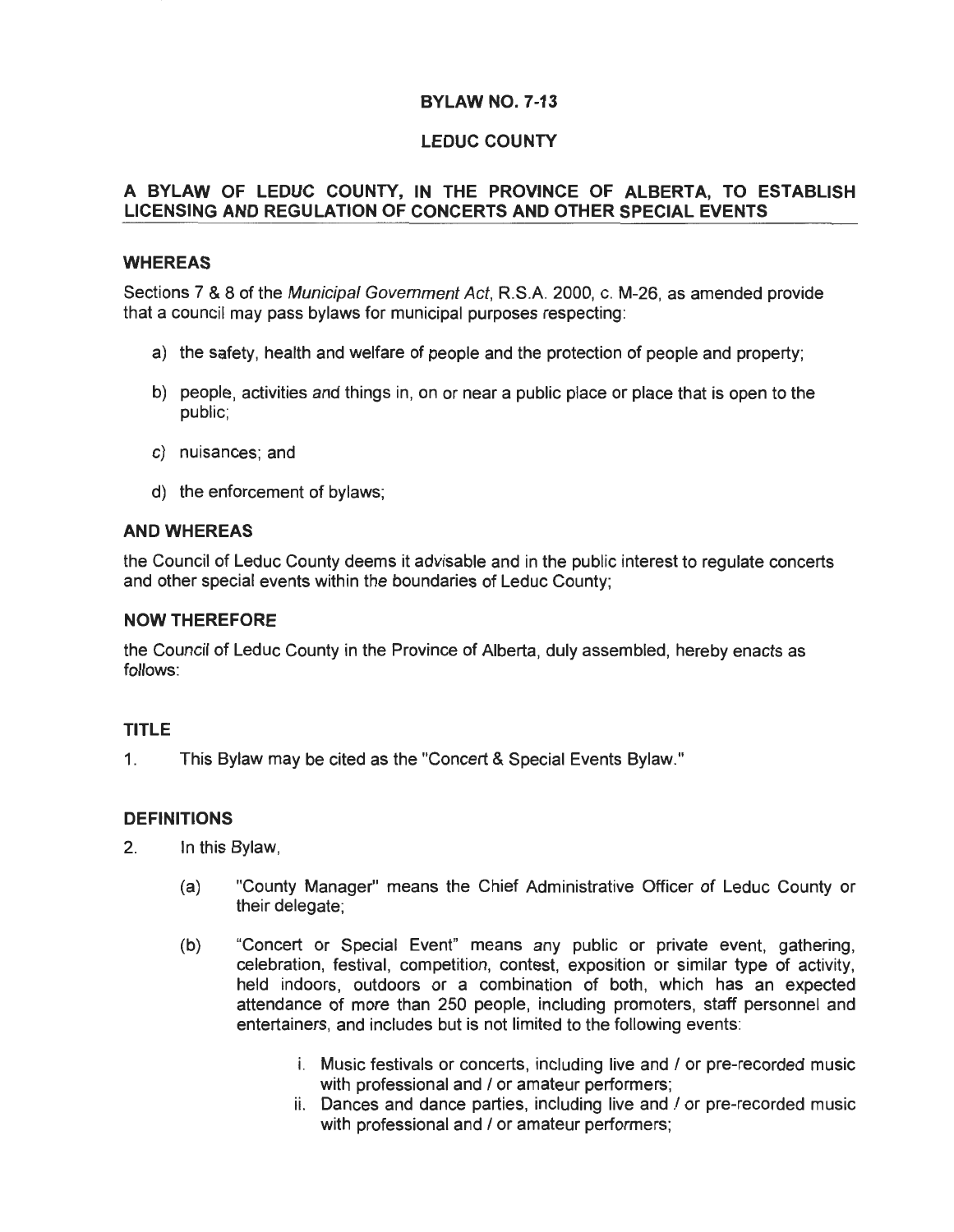- **2-**

- iii. Rodeos;
- iv. Circuses;
- v. Parades;
- vi. Trade shows;
- vii. Expositions;
- viii. Exhibitions;
- ix. Athletic or sports events, meets, shows, contests, trials and other competitive events;
- (c) "Council" means the Council of Leduc County;
- (d) "Licence" means a licence issued by the County Manager authorizing a Concert or Special Event to take place within the Municipality;
- (e) "Licensee" means a person named on a Licence issued pursuant to this Bylaw;
- (f) "Municipality" means Leduc County;
- (g) "Peace Officer" means any Community Peace Officer or Bylaw Enforcement Officer employed by Leduc County, or member of the Royal Canadian Mounted Police;
- (h) "Person" means
- (i) "Security Officer" means a person who is licensed in the Province of Alberta to patrol, guard or provide security for another person or for the property of another person, or detect loss of or damage to the property of another person.

#### **GENERAL PROHIBITION**

3. A person shall not operate, maintain, conduct or advertise a Concert or Special Event in the Municipality unless they hold a valid and subsisting Licence for that Concert or Special Event and then only in accordance with the terms and conditions of the Licence issued.

#### **LICENCE APPLICATION**

- 4. (a) Application for a Licence to conduct a Concert or Special Event shall be made to the County Manager, in writing, at least ninety (90) days prior to the proposed date of the Concert or Special Event and shall be accompanied by a nonrefundable application fee as prescribed by the Municipality's and shall contain the following information:
	- i. The name, age, email address, residence and mailing address with the phone number or numbers of the person making such application. If the application is made by a partnership the name and addresses of the partners shall appear. Where the applicant an incorporated company the application shall be signed by at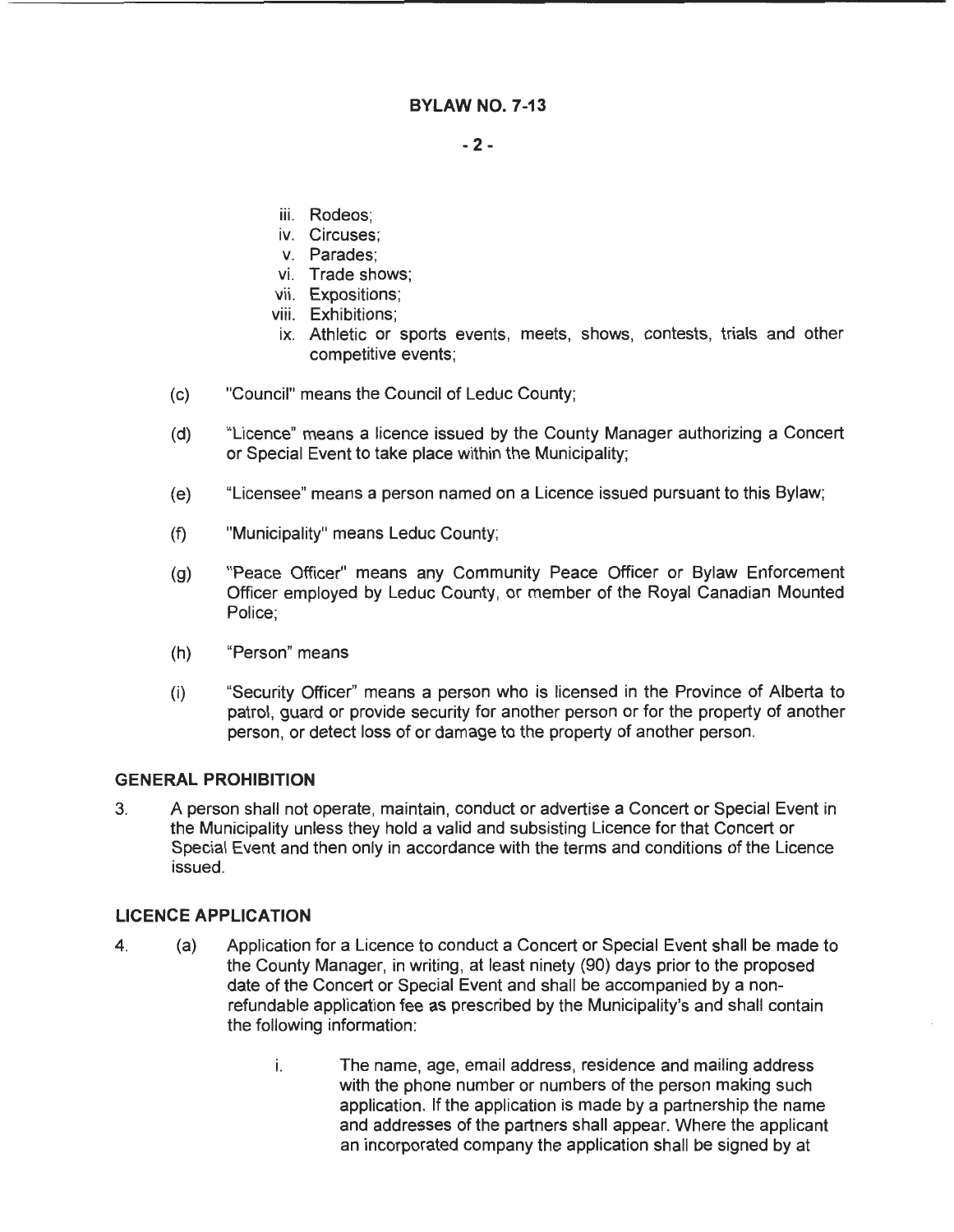### - 3-

- ii. least two directors of the incorporated company and shall contain the address of such corporate directors and shall have attached a certified copy of the Certificate of Incorporation;
- iii. A written statement outlining the specific nature, kind, character, and type of Concert or Special Event which the applicant is seeking a Licence;
- iv. The municipal address and legal description of the property where the proposed Concert or Special Event is to be held. The applicant shall submit proof of ownership of the place where the Concert or Special Event is to be held or a written document signed by the owner of the property indicating their consent that the property be used for the proposed Concert or Special Event;
- v. The date or dates and the hours during which the proposed Concert or Special Event is to be held;
- vi. An estimate of the number of customers, spectators, participants, and other persons expected to attend the Concert or Special Event for each day it is proposed to be held;
- vii. Proof, in a form satisfactory to the County Manager, that the applicant has adequate financial means to carry out the Concert or Special Event, including any conditions that may be imposed on the License being applied for. The County Manager may, in their discretion, require the applicant to provide a letter of credit, in an amount deemed appropriate given the nature of the proposed event, as security;
- viii. A detailed written explanation of the applicant's plans to provide security and fire protection, water supplies and facilities, sewage and drainage facilities, food supplies and facilities, sanitation facilities, first aid facilities and services, vehicle parking spaces, vehicle access, policing and on site traffic control and if it is proposed or expected that spectators or participants will remain at night or overnight, the arrangements for illuminating the property and for camping or similar facilities. The applicant's plans shall include what provisions will be made for numbers of spectators in excess of the estimate, provisions for the clean-up of the property and provisions for the removal of garbage after the Concert or Special Event has concluded. The applicant shall include a site plan that clearly indicates the arrangement of the all facilities associated with the proposed Concert or Special Event, including but not limited to those for parking and event ingress and egress;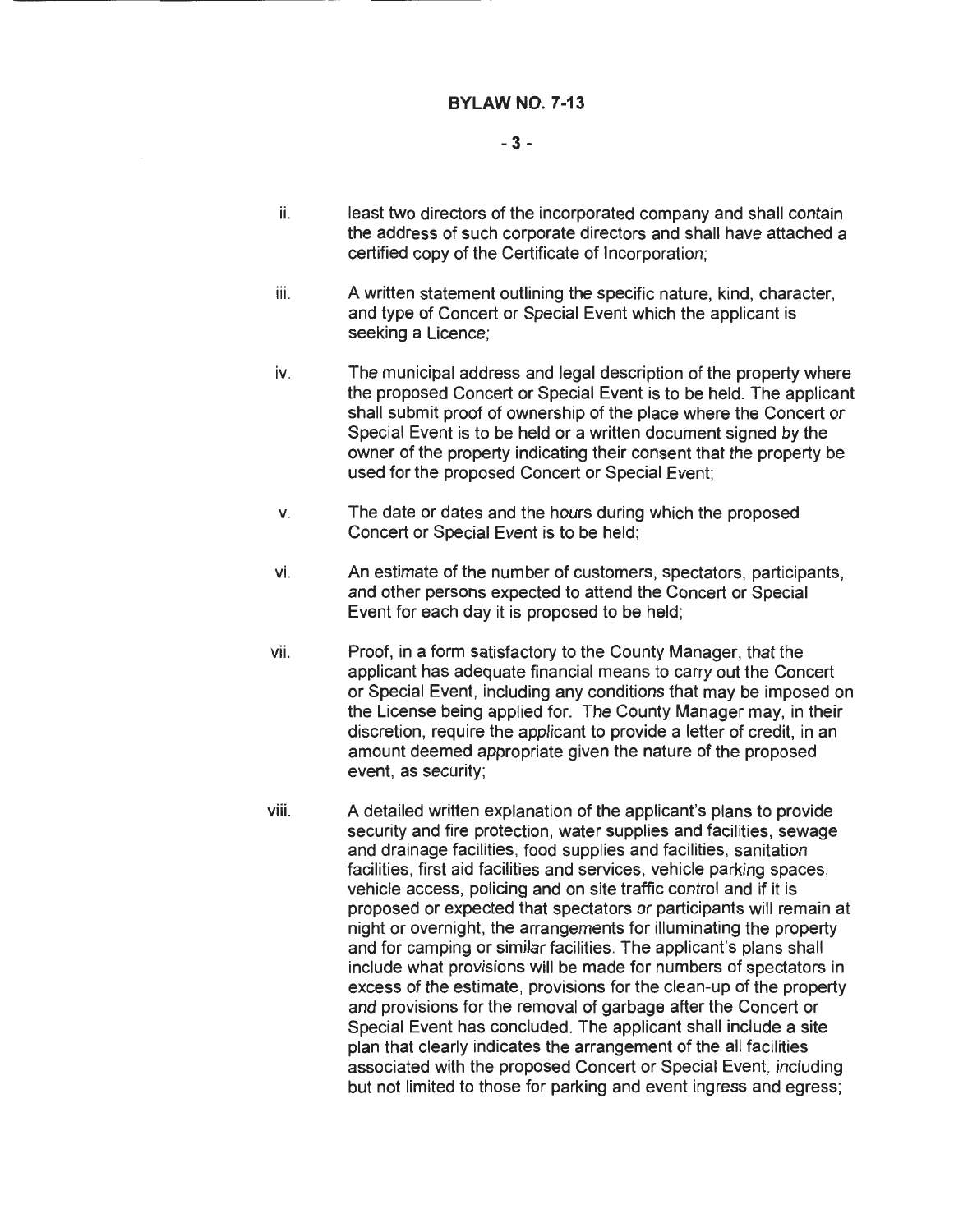### **-4-**

- ix. A written statement outlining the details of any licensing request that the applicant has made or intends to make to the Alberta Liquor and Gaming Commission where the applicant is planning to have alcohol at the proposed Concert or Special Event;
- x. Proof, in a form satisfactory to the County Manager, that the application has liability insurance for the proposed Concert or Special Event in an amount of not less than five million dollars (\$5,000,000), covering public liability for all personal injury and property damage that may occur by reason of the operation of the Concert or Special Event, and naming the Municipality as an additional named insured; and
- xi. Anything else reasonably required by the County Manager to process the application.
- (b) A Concert or Special Event shall be deemed to have an expected attendance of more than 250 people when:
	- i. The event is to be held in a venue with an occupancy of more than 250 people;
	- ii. The event involves the printing or sale of more than 250 tickets or invitations; or
	- iii. Any advertising for the event implies that attendance at the event will be more than 250 people.
- 5. The County Manager shall not issue a Licence pursuant to this Bylaw unless the County Manager is satisfied that the applicant meets all of the conditions and requirements set out in this Bylaw.
- 6. (a) Notwithstanding section 5, the County Manager may, in their discretion, exempt a specific function or event from the requirement to obtain a Licence where, in the opinion of the County Manager, to do so would be in the public interest.
	- (b) Functions or events the County Manager may exempt from the requirement to obtain a Licence include but are not limited to private social functions such as family reunions and weddings, non-profit private parties/events and community hall or public facility based events and celebrations that are non-commercial in nature.
- 7. Prior to issuing a Licence the County Manager may consult with and obtain relevant and material information from the Royal Canadian Mounted Police, Alberta Health Services, the Alberta Liquor and Gaming Commission, any department of the Municipality or any other agency which, in the opinion of the County Manager, may assist the County Manager in determining whether or not issuing a Licence for a particular Concert or Special Event is appropriate in the circumstances.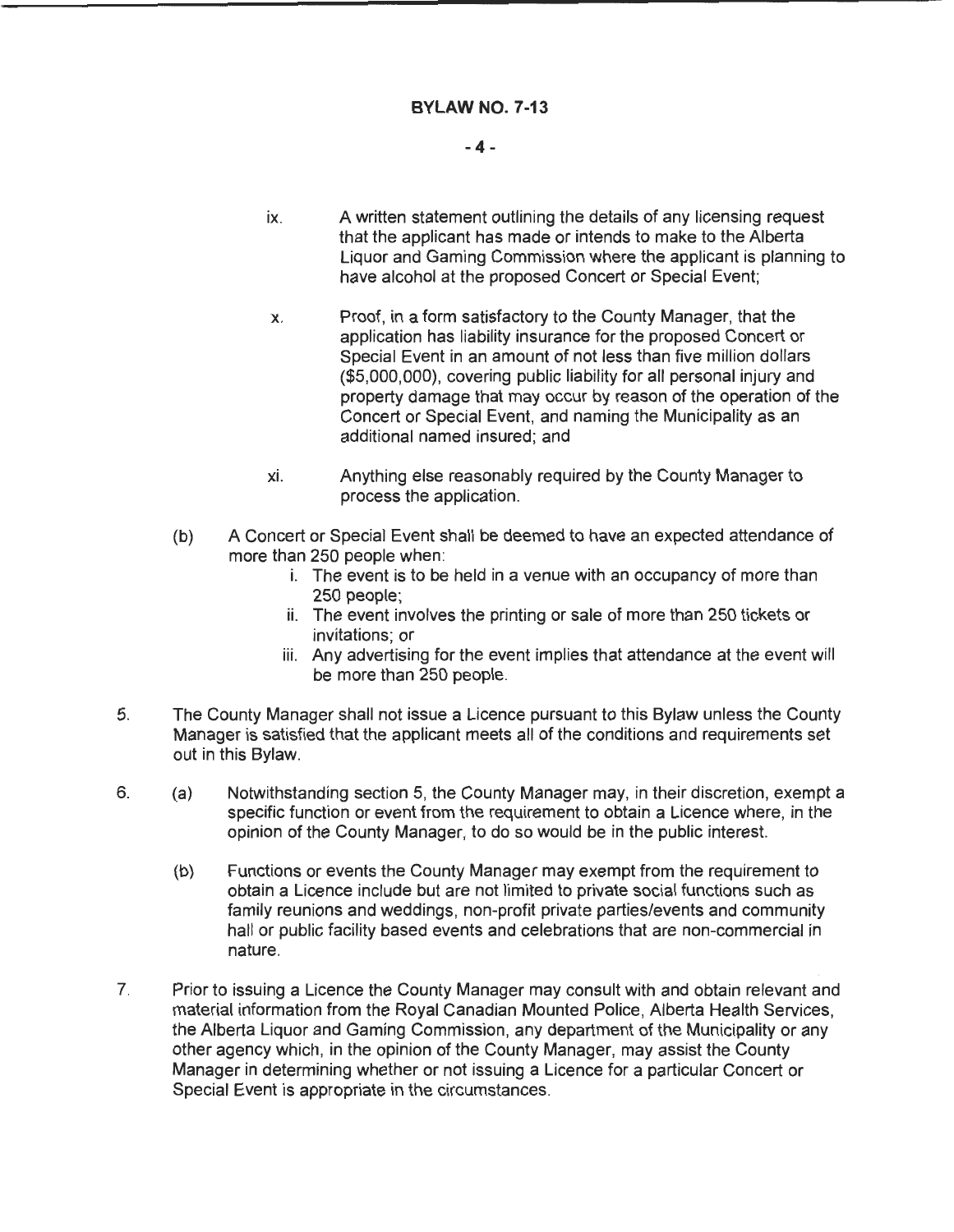- 8. If a Concert or Special Event to which a Licence has been issued is of a recurring nature, the County Manager may, in their discretion, renew the Licence for that Concert or Special Event on any terms or conditions the County Manager deems appropriate.
- 9. The County Manager may refuse to issue or renew a Licence and may suspend or cancel a Licence for the following reasons:
	- (a) the applicant or Licensee does not or no longer meets the requirements of this Bylaw with respect to the Licence applied for or held;
	- (b) the applicant or Licensee or any of its officers or employees:
		- (i) furnishes false information or misrepresents and fact or circumstance to a Peace Officer or the County Manager;
		- (ii) has, in the opinion of the County Manager based on reasonable grounds, contravened this Bylaw whether or not the contravention has been prosecuted; or
	- (c) in, the opinion of the County Manager based on reasonable grounds, it is in the public interest to do so.

# **LICENCE CONDITIONS**

- 10. A License is not transferrable.
- 11. It is a deemed condition of every Licence that the Licensee shall, **at their sole expense and to the satisfaction of Leduc County:** 
	- (a) provide security for the approved Concert or Special Event, which shall include at least one Security Officer for every 1 00 persons expected to be in attendance, and comply with any security plan approved by the County Manager;
	- (b) provide ample supply of potable water for drinking and sanitation purposes and adequate drinking water and sanitation facilities for the Concert or Special Event;
	- (c) provide adequate garbage receptacles and remove all garbage from the location of the Concert or Special Event;
	- (d) provide first aid services and comply with any medical plan approved by the County Manager;
	- (e) ensure that the liability insurance associated with the Concert or Special Event remains in full force and effect;
	- (f) only hold the Concert or Special Event on the dates and times specified on the Licence;
	- (g) comply with all terms and conditions specified on the Licence; and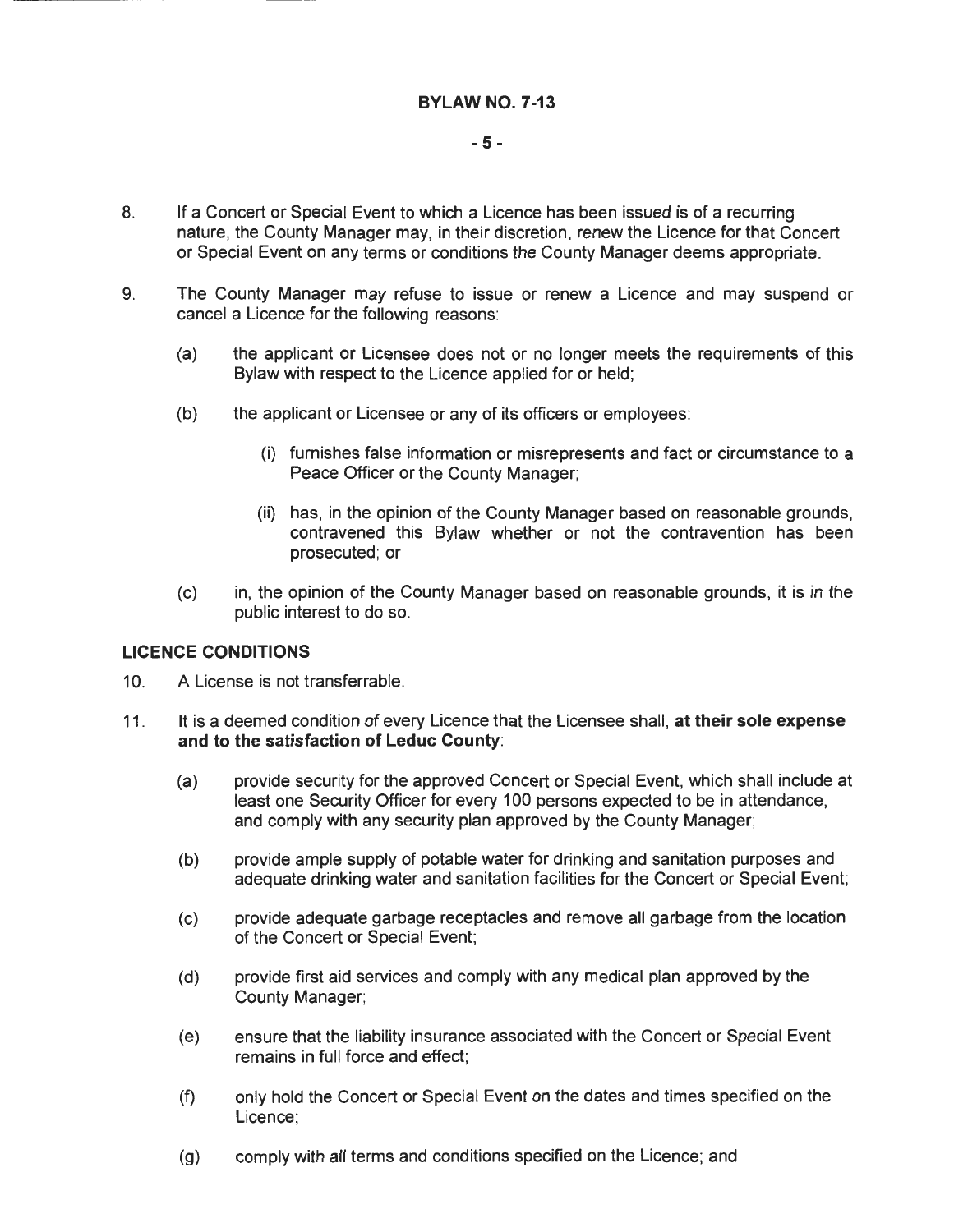## - **6** -

(h) comply with all relevant Federal, Provincial and Municipal laws in effect.

### **GENERAL PENALTY PROVISION**

- 12. Any person who:
	- (a) operates, maintains, conducts or advertises a Concert or Special Event in the Municipality without having a valid and subsisting Licence for the Concert or Special Event; or
	- (b) having obtained a Licence, fails to comply with any term or condition set out in this Bylaw or specified on the Licence; or
	- (c) who obstructs or hinders any other person in the exercise or performance of that person's powers or duties pursuant to this Bylaw;

is guilty of an offence and is liable on summary conviction to a fine in an amount not less than that established in section 13 and not exceeding \$10,000 and to imprisonment for not more than six months for non-payment of a fine.

- 13. Without restricting the generality of section 12, the following fine amounts are established for use on violation tickets if a voluntary payment option is offered:
	- (a) **five thousand dollars (\$5,000) for a first offence;** and
	- (b) **seven thousand five hundred dollars (\$7,500)** for any subsequent offence.

#### **ENFORCEMENT**

- 14. Where a Peace Officer has reasonable grounds to believe that a person has violated any provision of this Bylaw, the Peace Officer may commence Court proceedings against such person by:
	- (a) issuing the person a violation ticket pursuant to the provisions of Part 2 of the Provincial Offences Procedure Act, R.S.A. 2000, c. P-34, as amended; or
	- (b) swearing an information and complaint against the person.
- 15. Where a Peace Officer issues a person a violation ticket in accordance with Section 14, the Peace Officer may either:
	- (a) allow the person to make a voluntary payment of the minimum specified penalty as provided for the offence in this Bylaw by indicating such specified penalty on the violation ticket; or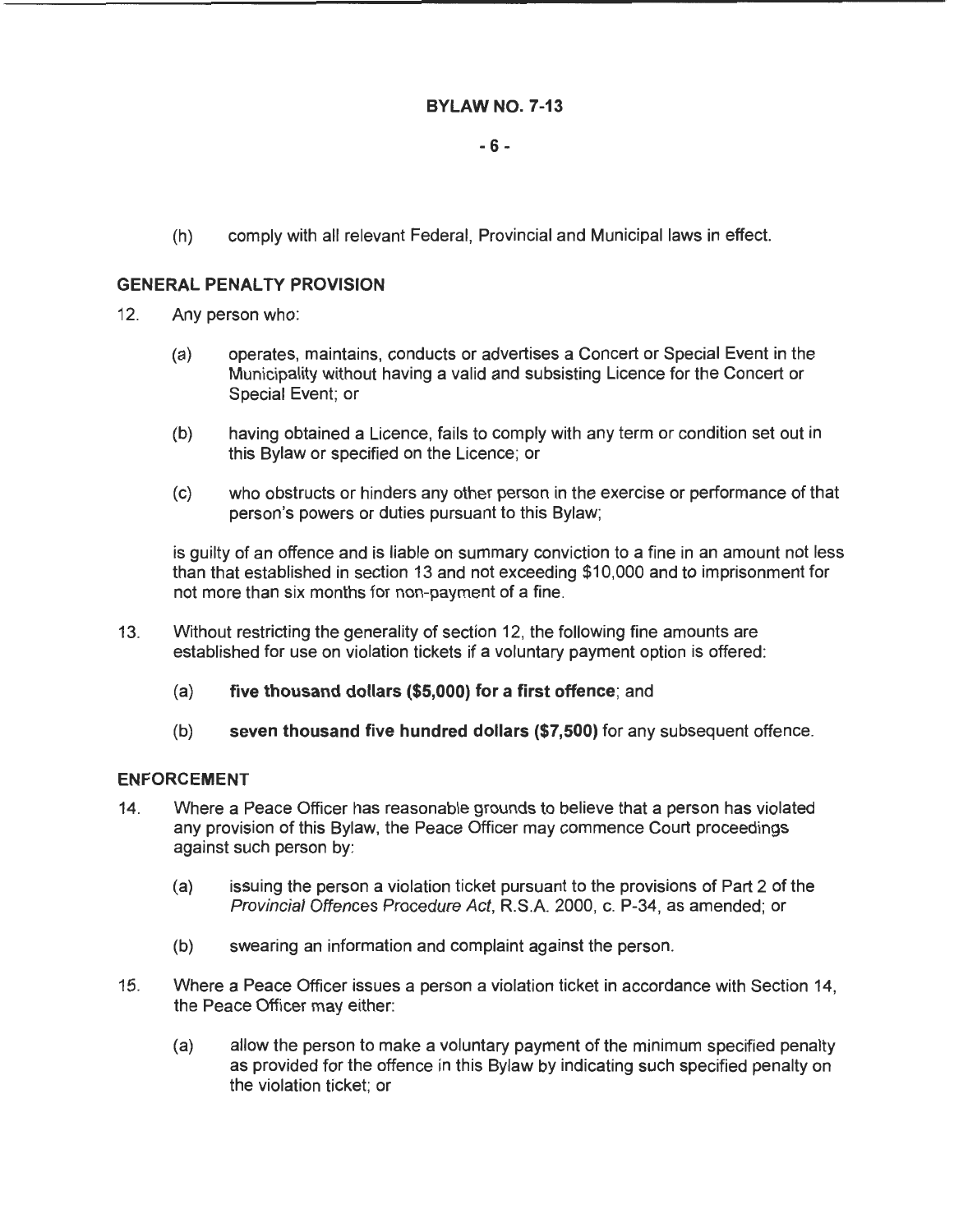# - **7-**

- (b) require the person to appear in court without the alternative of making a voluntary payment where the Peace Officer believes that such court appearance is in the public interest, pursuant to the provisions of Part 2 of the Provincial Offences Procedure Act.
- 16. No provision of this Bylaw or any action taken pursuant to any provision of this Bylaw shall in any way restrict, limit, prevent, or preclude the Municipality from pursuing any other remedy the Municipality may have at common law or by operation of statute.

# **SEVERABILITY**

17. Each provision of this Bylaw is independent of all other provisions. If any such provision is declared invalid by a Court of competent jurisdiction, all other provisions of this Bylaw will remain valid and enforceable.

### **STRICT LIABILITY OFFENCE**

18. It is the intention of Council that all offences created by this Bylaw be interpreted to be strict liability offences.

### **PROOF OF LICENCE OR EXEMPTION**

- 19. The onus of proving that a person has a valid and subsisting Licence is on the person alleging the existence of the Licence on a balance of probabilities.
- 20. The onus of proving that a person is exempt from the provisions of this Bylaw requiring a Licence is on the person alleging the exemption on a balance of probabilities.

### **DELEGATION OF POWERS**

- 21 . Without restricting any other power, duty or function granted by this Bylaw, the County Manager may:
	- (a) carry out whatever inspections are reasonably required to determine compliance with this Bylaw;
	- (b) take any steps or carry out any actions required to enforce this Bylaw;
	- (c) take any steps or carry out any actions required to remedy a contravention of this Bylaw;
	- (d) establish forms for the purposes of this Bylaw;
	- (e) refuse to issue a Licence or issue a Licence, with or without terms and conditions as the County Manager deems appropriate, acting reasonably; and
	- (f) delegate any powers, duties or functions under this Bylaw to an employee of the Municipality.